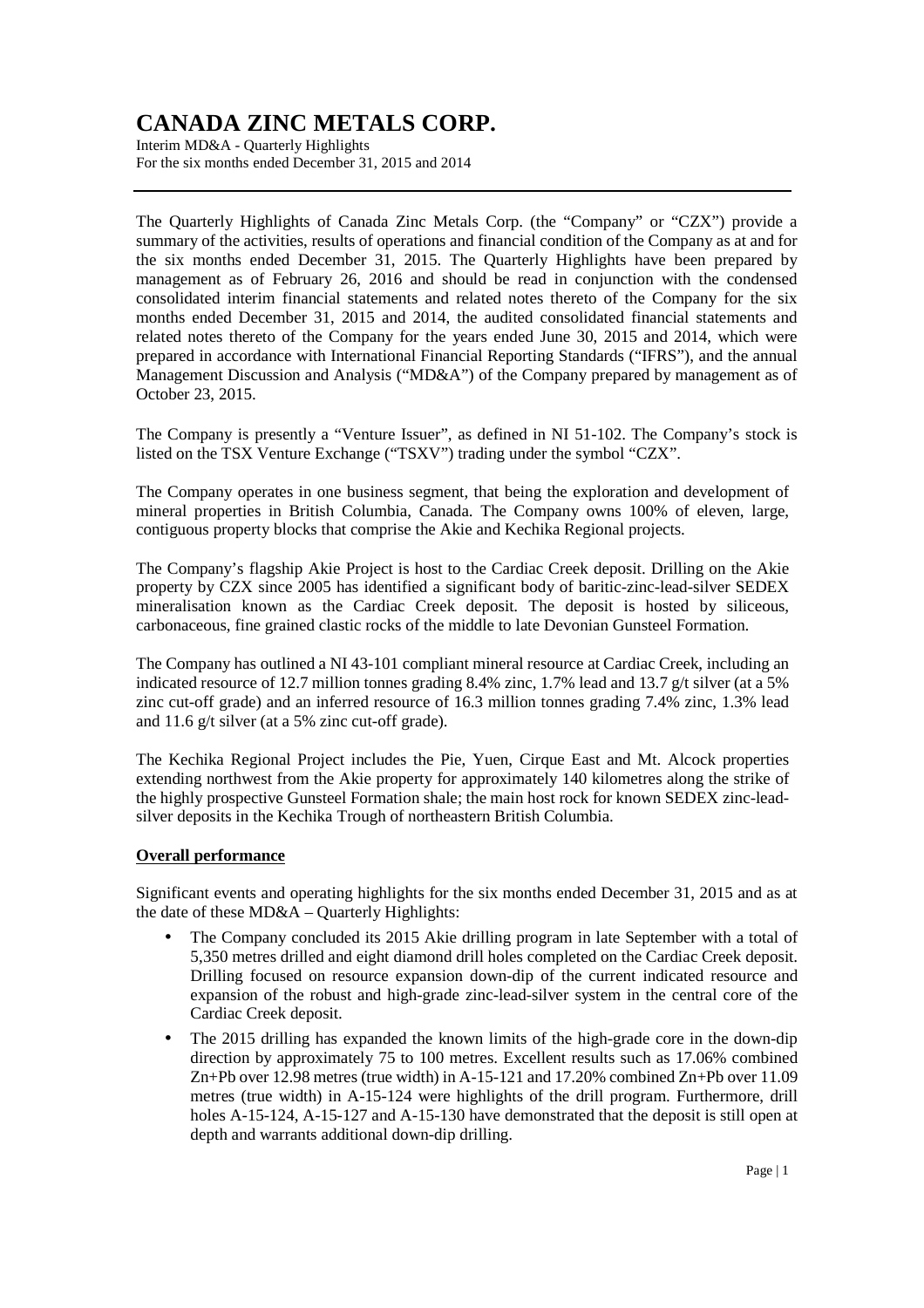Interim MD&A - Quarterly Highlights For the six months ended December 31, 2015 and 2014

- The Company filed a technical assessment report and a statement of work with the Government of British Columbia to register its 2015 drilling program, which allows it to keep all Akie and Kechika Regional claims in good standing until 2025.
- The 2015 drill assay results were reported by the Company in press releases issued on September  $2<sup>nd</sup>$ , October  $22<sup>nd</sup>$ , November  $12<sup>th</sup>$  and December  $2<sup>nd</sup>$ , 2015 and are summarized in the table below.

| <b>Drill Hole</b> | From (m) | To(m)  | True Width (m)* | Zn(%) | Pb(%) | Ag(g/t) | $Zn+Pb$ (%) |
|-------------------|----------|--------|-----------------|-------|-------|---------|-------------|
| A-15-121          | 419.16   | 531.00 | 64.29           | 6.06  | 1.28  | 14.24   | 7.34        |
| including         | 419.16   | 483.32 | 36.89           | 8.03  | 1.82  | 16.38   | 9.85        |
| including         | 433.80   | 483.32 | 28.51           | 10.22 | 2.34  | 20.45   | 12.56       |
| including         | 445.90   | 482.07 | 20.84           | 12.76 | 2.93  | 25.01   | 15.69       |
| including         | 459.55   | 482.07 | 12.98           | 13.83 | 3.23  | 28.98   | 17.06       |
| <b>FW</b>         | 493.08   | 508.48 | 8.86            | 8.88  | 1.36  | 21.51   | 10.24       |
| <b>MS</b>         | 523.06   | 535.52 | 7.14            | 1.98  | 0.17  | 11.09   | 2.15        |
| A-15-122          | 474.45   | 519.30 | 39.16           | 5.75  | 1.12  | 11.16   | 6.87        |
| including         | 489.00   | 515.70 | 23.36           | 8.63  | 1.68  | 14.64   | 10.31       |
| including         | 498.00   | 512.10 | 12.35           | 11.40 | 2.22  | 17.92   | 13.62       |
| $A-15-124$        | 577.63   | 662.30 | 58.53           | 4.57  | 0.90  | 9.20    | 5.47        |
| including         | 601.13   | 656.41 | 38.43           | 6.41  | 1.32  | 12.30   | 7.72        |
| including         | 607.00   | 656.41 | 34.41           | 7.00  | 1.46  | 13.33   | 8.46        |
| including         | 617.00   | 656.41 | 27.51           | 8.19  | 1.77  | 15.69   | 9.96        |
| including         | 625.80   | 656.41 | 21.41           | 9.47  | 2.11  | 18.22   | 11.58       |
| including         | 632.07   | 656.41 | 17.04           | 10.74 | 2.46  | 20.18   | 13.20       |
| including         | 640.60   | 656.41 | 11.09           | 13.99 | 3.21  | 26.43   | 17.20       |
| A-15-125          | 414.85   | 441.62 | 23.37           | 7.25  | 1.28  | 12.28   | 8.53        |
| including         | 416.05   | 439.91 | 20.83           | 7.97  | 1.41  | 12.99   | 9.38        |
| including         | 421.87   | 439.91 | 15.76           | 9.71  | 1.74  | 15.75   | 11.45       |
| including         | 425.50   | 439.91 | 12.59           | 10.78 | 2.02  | 17.71   | 12.80       |
| including         | 429.98   | 439.91 | 8.68            | 12.98 | 2.47  | 21.76   | 15.45       |
| A-15-126          | 651.22   | 747.00 | 52.46           | 2.34  | 0.40  | 5.02    | 2.74        |
| ${\rm HW}$        | 651.22   | 674.12 | 12.10           | 3.06  | 0.48  | 7.01    | 3.54        |
| CCZ               | 695.40   | 716.51 | 11.72           | 4.61  | 0.84  | 9.79    | 5.45        |
| <b>FW</b>         | 728.47   | 758.75 | 17.05           | 1.94  | 0.33  | 4.36    | 2.27        |
| including         | 728.47   | 741.65 | 7.40            | 3.17  | 0.60  | 6.54    | 3.77        |
| A-15-127          | 617.36   | 674.40 | 35.66           | 4.82  | 1.00  | 9.93    | 5.82        |
| CCZ               | 617.36   | 648.68 | 19.49           | 5.15  | 1.05  | 10.54   | 6.20        |
| including         | 623.57   | 648.22 | 15.36           | 6.21  | 1.28  | 12.12   | 7.49        |
| including         | 630.81   | 648.22 | 10.86           | 6.97  | 1.56  | 14.45   | 8.53        |
| <b>FW</b>         | 660.78   | 674.40 | 8.57            | 8.09  | 1.74  | 16.52   | 9.83        |
| including         | 660.78   | 670.43 | 6.07            | 10.80 | 2.37  | 21.32   | 13.17       |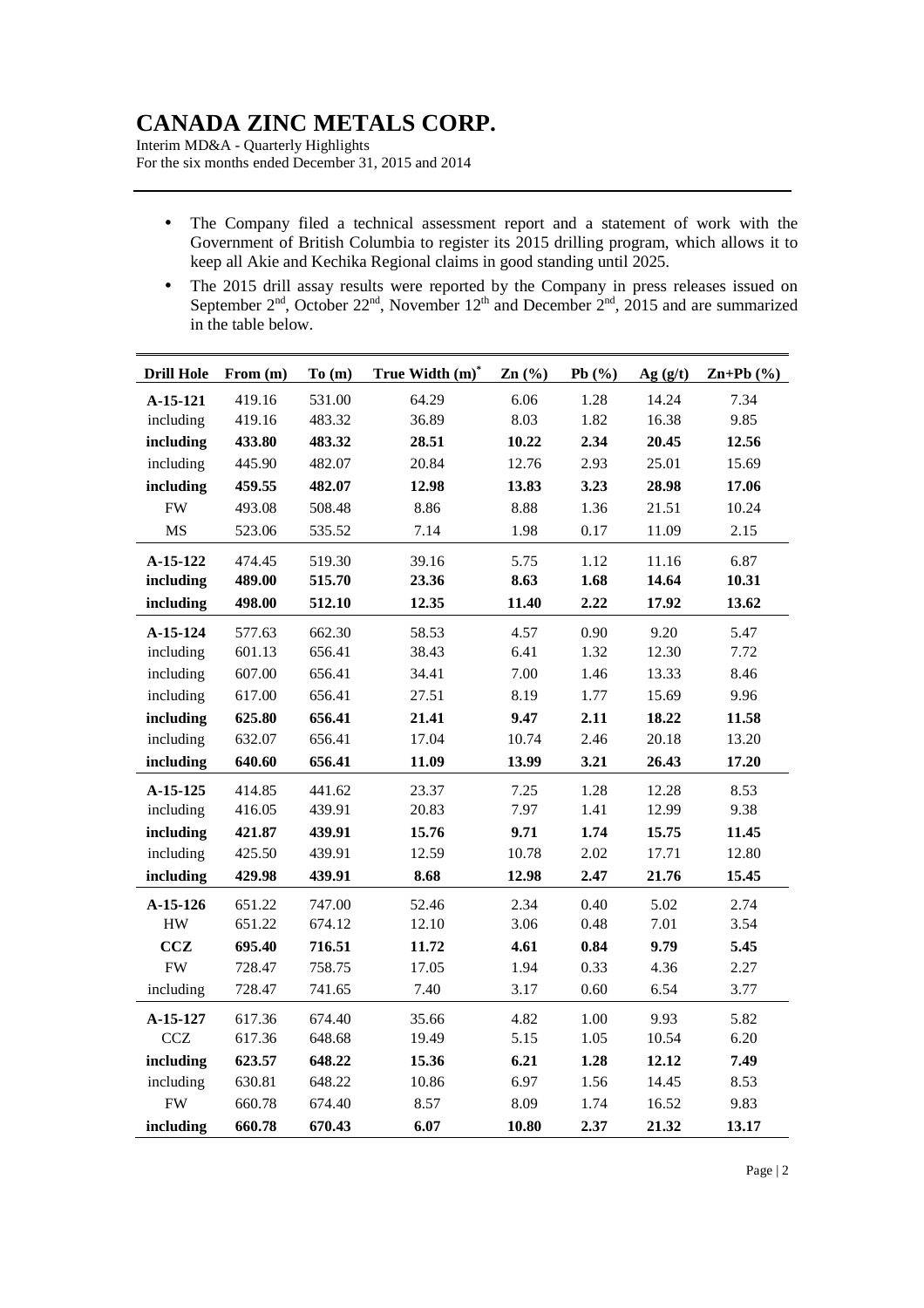Interim MD&A - Quarterly Highlights For the six months ended December 31, 2015 and 2014

| 2015 ariil assay results (continued) |        |        |       |      |      |       |       |
|--------------------------------------|--------|--------|-------|------|------|-------|-------|
| $A-15-130$                           | 596.59 | 649.72 | 34.03 | 3.47 | 0.65 | 7.01  | 4.12  |
| including                            | 601.00 | 625.75 | 15.82 | 5.68 | 1.09 | 10.51 | 6.77  |
| <b>Including</b>                     | 606.75 | 625.75 | 12.15 | 6.97 | 1.38 | 12.84 | 8.35  |
| <b>FW</b>                            | 637.43 | 649.72 | 7.91  | 2.83 | 0.49 | 6.76  | 3.32  |
| including                            | 637.43 | 640.22 | 1.79  | 8.75 | 1.73 | 15.41 | 10.48 |
| $A-15-131$                           | 266.00 | 289.53 | 21.17 | 5.45 | 1.19 | 10.89 | 6.64  |
| including                            | 270.13 | 288.53 | 16.57 | 6.46 | 1.24 | 12.24 | 7.70  |
| including                            | 273.83 | 288.53 | 13.25 | 6.79 | 1.35 | 13.19 | 8.14  |
| including                            | 277.73 | 288.53 | 9.74  | 8.22 | 1.61 | 16.00 | 9.83  |
| including                            | 277.73 | 285.40 | 6.91  | 8.99 | 1.80 | 15.46 | 10.79 |

#### **2015 drill assay results (continued)**

(\*) The true width is calculated from orientation of the mineralised horizon which is estimated to have an azimuth of 130 degrees and a dip of  $-70$  degrees. (FW) = Footwall Zone, (MS) = Massive Sulphide.

- The Company received extensions of its four separate exploration permits for the Pie, Yuen, Mt. Alcock and Kechika North properties to December 2019. This enables the Company to establish long term exploration goals and carry them out in a time effective manner without having to re-apply or renew existing permits on an annual basis. The amended permits, which were originally issued in 2013, provide multi-year approval for drill programs and logistical support to follow-up geological and geochemical surveys on several properties.
- The Pie, Yuen and Cirque East properties (Pie Option Properties) are the subject of an option agreement (the "Option Agreement") concluded on September 9, 2013 with Teck Resources Limited ("Teck") and its JV partner, Korea Zinc Co., Ltd. ("Korea Zinc"). The Option Agreement would see Teck and Korea Zinc spend up to \$8.5 million to acquire up to 70% interest in the Pie, Yuen and Cirque East properties.
- Teck and Korea Zinc have spent approximately \$1.3 million in exploration expenditures over the past two field seasons on the Pie Option Properties. An additional \$2.2 million in expenditures by the end of 2017 would conclude the "First Option" and earn Teck/Korea Zinc an undivided 51% interest in the Pie Option Properties. Upon exercising the First Option, Teck/Korea Zinc would have an additional option (the "Second Option") to acquire a further 19% interest in the properties for a total of 70%, by incurring an additional \$5.0 million in exploration expenditures by the end of 2019.
- The Company extended the expiry date of 1,250,000 share purchase warrants exercisable at a price of \$0.40 per common share for 1,250,000 common shares of the Company by two years to September 16, 2017. These share purchase warrants were issued to Teck pursuant to the September 2013 private placement. All other terms of the warrants remain unchanged.
- The Company received TSXV approval for its new Normal Course Issuer Bid ("NCIB") application to purchase at market price up to 7,620,721 common shares, being approximately 5% of the Company's issued and outstanding common shares through the facilities of the TSXV. The bid commenced on August 1, 2015 and will stay open for another 12 months. The Company cancelled and returned to its treasury, 149,000 common shares repurchased under its NCIB in fiscal 2015.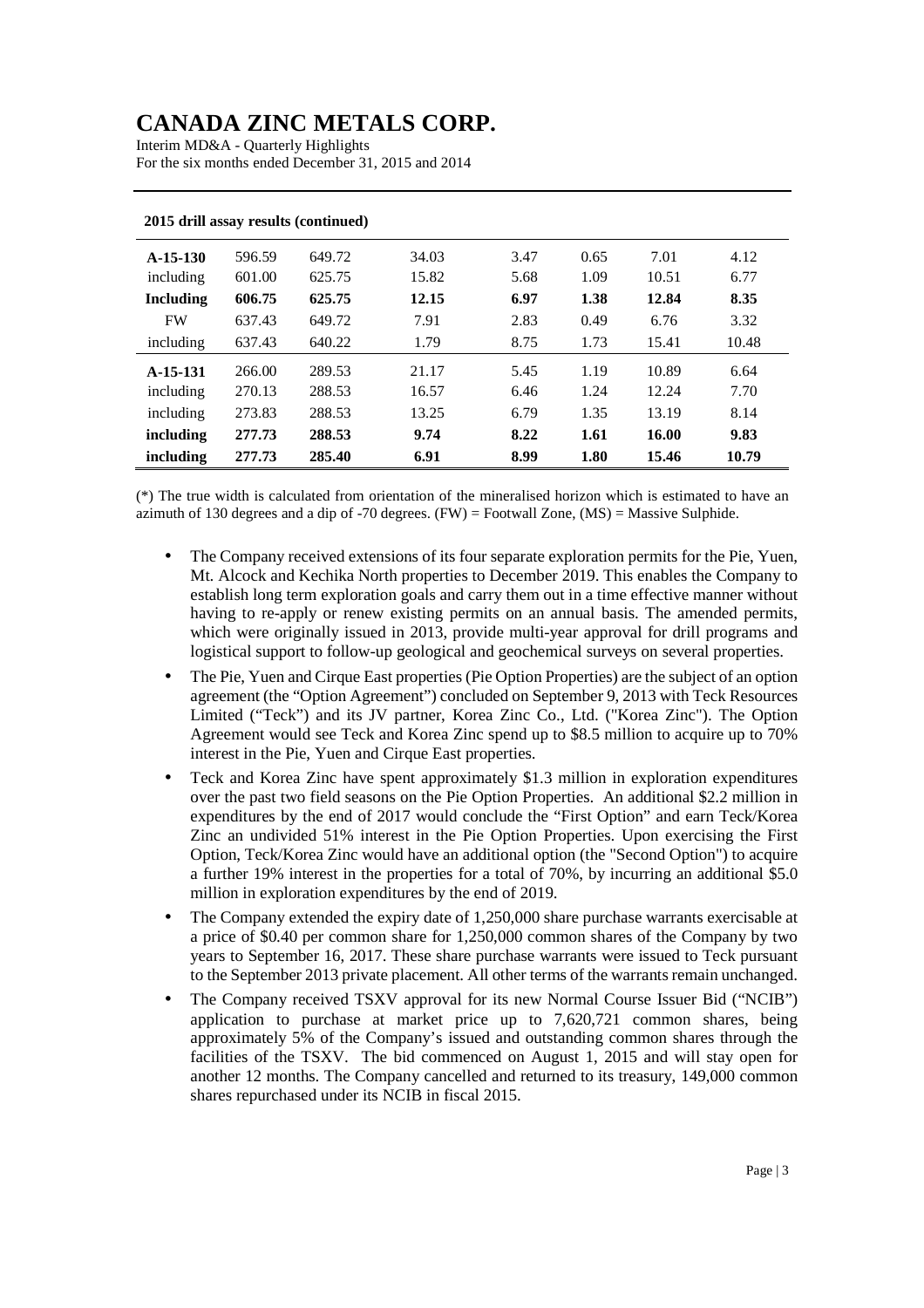Interim MD&A - Quarterly Highlights For the six months ended December 31, 2015 and 2014

## **Exploration and evaluation assets**

|                                  | <b>Akie Property</b> |               | Kechika<br><b>Regional</b> |               | <b>Total</b> |
|----------------------------------|----------------------|---------------|----------------------------|---------------|--------------|
| <b>Acquisition Costs:</b>        |                      |               |                            |               |              |
| Balance, June 30, 2015 and       |                      |               |                            |               |              |
| December 31, 2015                | \$<br>24, 165, 241   | <sup>\$</sup> | 336,785                    | \$            | 24,502,026   |
| Deferred exploration costs:      |                      |               |                            |               |              |
| Balance, June 30, 2015           | \$<br>39,114,298     | \$            | 4,624,430                  | <sup>\$</sup> | 43,738,728   |
| Camp equipment, depreciation     | 61,913               |               |                            |               | 61,913       |
| Airborne geophysical survey      | 4,475                |               | 3,425                      |               | 7,900        |
| Drilling                         | 1,439,936            |               |                            |               | 1,439,936    |
| Geology                          | 21,938               |               |                            |               | 21,938       |
| Community consultations          | 91,875               |               |                            |               | 91,875       |
| Environmental studies and permit |                      |               |                            |               |              |
| compliance monitoring            | 26,182               |               |                            |               | 26,182       |
| Less:                            |                      |               |                            |               |              |
| <b>METC</b>                      | (85,291)             |               |                            |               | (85,291)     |
| Balance, December 31, 2015       | \$<br>40,675,326     | \$            | 4,627,855                  | \$            | 45,303,181   |
| Total, December 31, 2015         | \$<br>64,840,567     | \$            | 4,964,640                  | \$            | 69,805,207   |

### **Exploration Objectives**

Akie Project:

- Continue drill definition program to expand the known extent of the Cardiac Creek deposit; update the current geological and resource model to NI 43-101 standards with all new drill results.
- Continue to evaluate outlying coincident geological/geophysical/geochemical targets for drill target definition.
- Complete follow-up assessment of airborne gravity anomalies from the 2015 geophysical survey on Akie.
- Continue to refine the design and costs of the planned underground exploration program. The underground exploration permit remains in good standing until December 2017. The underground exploration program was conceived in order to allow tightly-spaced infill drilling from an underground decline in order to upgrade the current mineral resource to the Indicated and Measured levels of confidence. This would provide sufficient data for a preliminary economic assessment of the ore body to be completed and investigate future viability of bulk sampling and mining.
- Continue environmental baseline sampling as required to maintain all related exploration permits in good standing.

Kechika Regional Project:

- Continue regional synthesis of all historical and modern exploration data to assist with gap analysis and drill target definition.
- Complete follow-up assessment of airborne gravity anomalies from the 2015 geophysical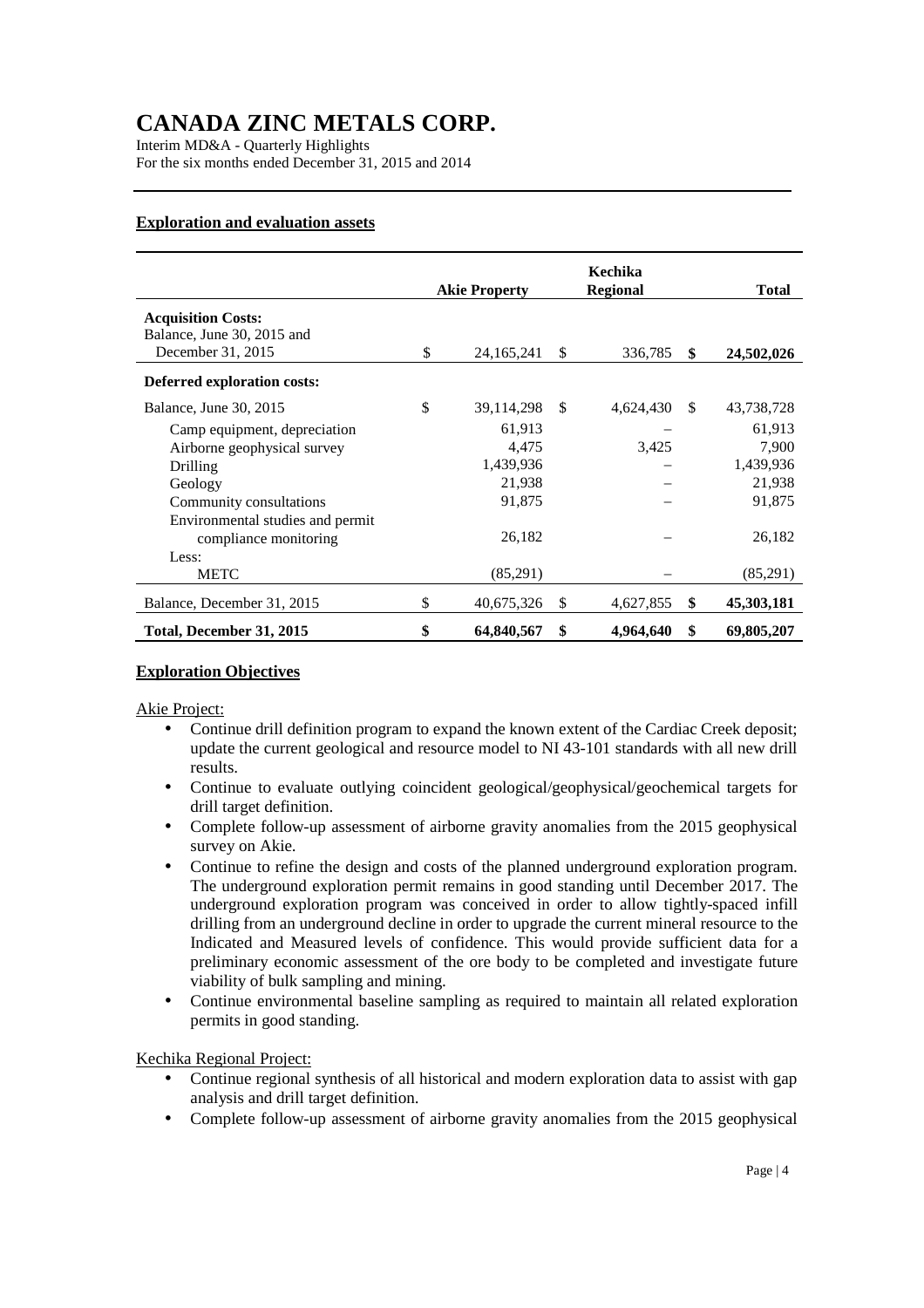Interim MD&A - Quarterly Highlights For the six months ended December 31, 2015 and 2014

survey on Mt. Alcock and Yuen North.

- Continue to evaluate high priority greenfield targets.
- Refine target selection to identify drill targets.
- Maintain current drill permits in good standing.

Kechika Regional Project (Pie Option Properties):

- Continue to work closely with Teck to review and advise on plans for ongoing exploration on the properties.
- Monitor field exploration results and expenditures and option agreement commitments.
- The next planned phase of exploration on the optioned properties is expected to include drill testing of the highest priority targets.

## **Results of Operations**

#### *Six months ended December 31, 2015*

During the six months ended December 31, 2015, the Company reported a net loss of \$558,965 or \$0.004 per share compared to a net loss of \$837,265 or \$0.006 per share during the same period last year, a decrease in net loss of \$278,300. The decrease in net loss was primarily due to a decrease in operating expenses of \$302,654 and an increase in deferred tax recovery of \$43,027, partially offset by a decrease in interest income of \$34,866, loss on sale of marketable securities of \$8,795 and write-off of marketable securities of \$23,720.

The following transactions contributed to the decrease in operating expenses by \$302,654 during the six months ended December 31, 2015 as compared to the same period in the previous fiscal year:

- Bonuses decreased by \$26,284 as there were lesser amounts granted as bonuses as compared to 2014.
- Consulting fees decreased by \$11,502 as a result of a reduction in the allocation of geological consulting fees for services provided by the VP of Exploration as the majority of services provided during the first quarter ended September 30, 2015 were related to the Company's drilling program and were capitalized as exploration and evaluation costs.
- Directors' fees decreased by \$5,000 due to the resignation of Henry Giegerich from the Board of Directors of the Company effective June 30, 2015.
- Marketing expenses decreased by \$200,148 as a result of reduced marketing activities.
- Office expenses decreased by \$5,715 as a result of a reduction of AGM related costs, telephone expenses and costs of staff events. The Company's last AGM was held on September 5, 2014, and the next AGM is will be held on April 13, 2016.
- Professional fees decreased by \$4,930 as a result of a reduction of the year-end audit costs. The Company paid an aggregate of \$41,720 (2014 - \$46,650) for its June 30, 2015 year-end audit and preparation of the corporate tax return, of which \$1,620 (2014 - \$6,650) was recorded in the current fiscal year.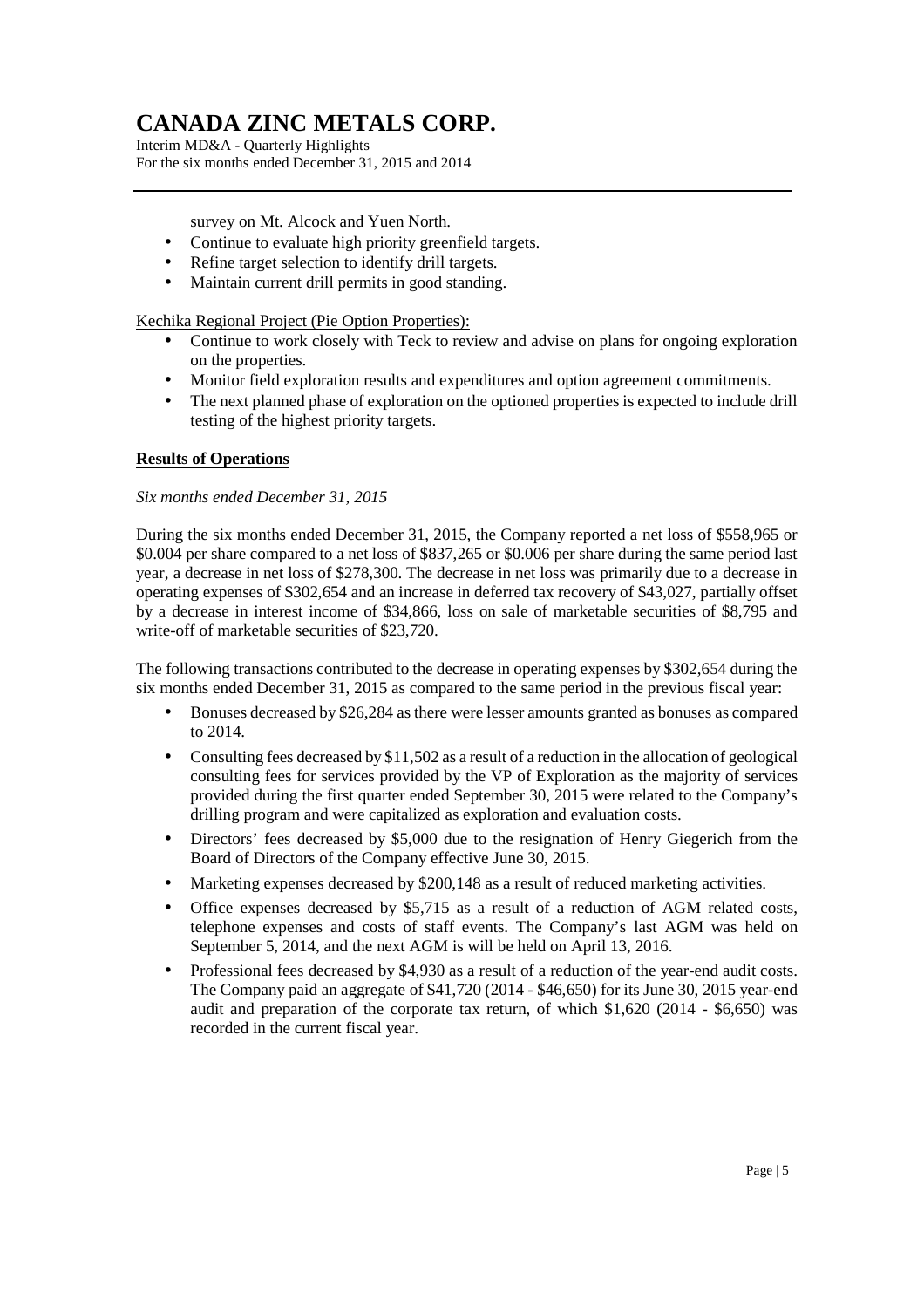Interim MD&A - Quarterly Highlights For the six months ended December 31, 2015 and 2014

- Transfer agent fees decreased by \$4,540 due to less activity requiring transfer agent services. The transfer agent fees recorded during the six months ended December 31, 2014 included costs incurred in connection with the private placements that closed in September and October of 2014.
- Decreased travel and promotion by \$58,362 as a result of decreased travel and promotional activities. Senior management trips to resource conferences and for investor meetings in Asia and Europe in the fall of 2014 contributed to higher travel expenses recorded during the comparative period of the previous fiscal year.
- Decreased share-based compensation expenses by \$14,434 as a result of a smaller number of stock options vested in the comparative periods.

There were no significant variations in management and administrative fees and regulatory costs over the periods.

Rent expense increased by \$15,239 primarily due to an increase in monthly office rent from \$5,000 per month to \$7,500 per month effective April 1, 2015.

Wages and benefits increased by \$11,390 as a result of higher salary expenses and increased premiums of medical and life insurance benefits paid for employees and officers of the Company.

The deferred tax recovery of \$136,725 (2014 - \$93,698) recognized during the period resulted from amortization of the flow-through premium liabilities recorded in connection to the October 2014 flow-through private placement. As of December 31, 2015, the Company incurred the required qualifying exploration expenditures of \$1,618,821, which have been already renounced to the flowthrough investors in calendar 2014, and fulfilled all its flow-through commitments.

The sale of marketable securities resulted in a recognized loss of \$8,795 during the current period in addition to previously recorded accumulated unrealized losses of \$569,834 in connection to this sale.

During the six months ended December 31, 2015, the Company also wrote-off its holdings in one of its investments. As a result, the Company reclassified accumulated previously recorded unrealized losses of \$1,047,765.

The accumulated unrealized losses from the sale and write-off were reclassified from Accumulated Other Comprehensive Losses account to Deficit. There were no similar transactions incurred during the six months ended December 31, 2014.

### *Three months ended December 31, 2015*

During the three months ended December 31, 2015, the Company reported a net loss of \$377,566 or \$0.00 per share compared to a net loss of \$382,419 or \$0.00 per share during the comparative period last year, a decrease in net loss of \$4,853. The decrease in net loss was primarily due to a decrease in operating expenses of \$73,609, offset by a decrease in deferred tax recovery of \$15,015, decrease in interest income of \$21,226, loss on sale of marketable securities of \$8,795 and write-off of marketable securities of \$23,720.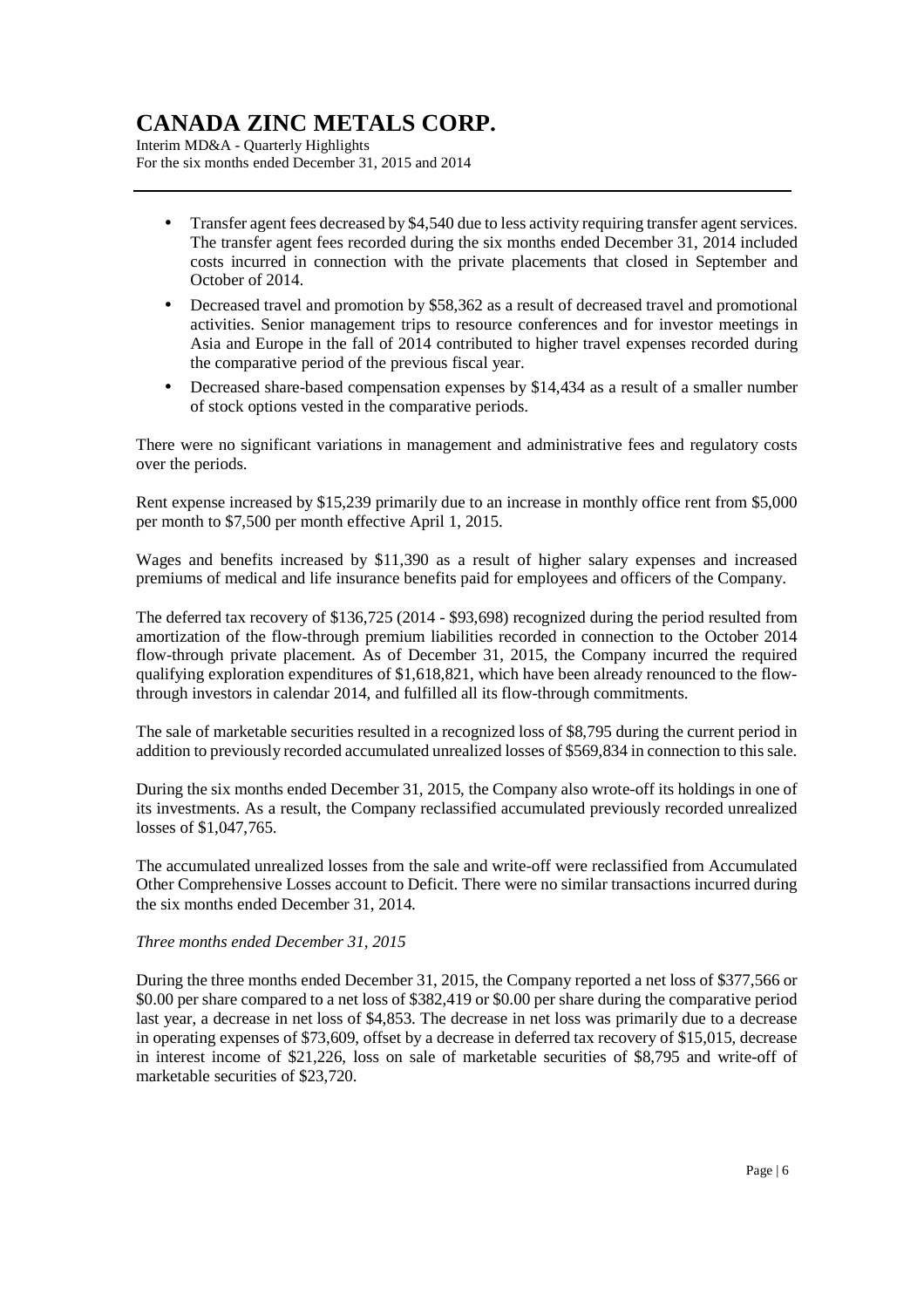Interim MD&A - Quarterly Highlights For the six months ended December 31, 2015 and 2014

The significant variations that largely contributed to the decrease in operating expenses over the comparative quarters included decreases in marketing expenses of \$11,445 and travel and promotion of \$50,463. These and other significant variations are discussed in the results of operations for the six months ended December 31, 2015.

### **Liquidity and capital resources**

The Company's working capital position remains strong with its cash of \$5,230,494 and a GIC investment of \$2,000,000 as at December 31, 2015. Management believes that the Company has sufficient funds to meet its current obligations as they become due and to fund its exploration projects and administrative overhead for the next twelve months.

At December 31, 2015, the Company reported working capital of \$7,373,108 compared to working capital of \$9,485,202 at June 30, 2015, representing a decrease in working capital of \$2,112,094.

Net cash used in operating activities during the six months ended December 31, 2015 was \$665,498 (2014 – \$914,431) representing general administrative expenses and changes in non-cash items.

Net cash used in investing activities during the six months ended December 31, 2015 was \$3,152,940 (2014 – \$1,014,543), of which \$2,031,775 (2014 - \$1,291,281) was spent on exploration expenditures for the 2015 drilling program. In addition, \$34,213 (2014 - \$Nil) was used for the purchase of camp equipment and \$110,964 (2014 - \$42,148) was used for the purchase of marketable securities net of sales. The Company's previous investment in a guaranteed investment certificate ("GIC") of \$1,000,000 matured on December 7, 2015 paying interest of \$24,012 accumulated over 18 months, and \$2,000,000 was invested into a new 1 Year GIC yielding an annual interest rate of 1.5%.

There were no significant financing activities during the period ended December 31, 2015, except for the purchase of 127,000 common shares of the Company for a total of \$19,667 (2014 - \$41,218) with a weighted average price of \$0.16 per share under its NCIB. During the six months ended December 31, 2014, \$1,812,861 was received from private placements net of finders' fees and regulatory filing fees of \$96,335, and \$80,000 was received from the exercise of 200,000 share options at a price of \$0.40 per share.

Current assets excluding cash as at December 31, 2015 include receivables of \$146,145 (June 30, 2015 - \$65,283), which consisted of GST recoverable of \$35,914 (June 30, 2015 - \$64,886), mineral exploration tax credit ("METC") of \$85,291 (June 30, 2015 - \$Nil), refundable rent deposit of \$23,429 (June 30, 2015 - \$Nil) and accrued interest receivable of \$1,511 (June 30, 2015 - \$397) , prepaid expenses of \$32,329 (June 30, 2015 - \$44,280), marketable securities with a fair market value of \$95,923 (June 30, 2015 - \$48,245) and investment in a GIC with a fair market value of \$2,001,721 (June 30, 2015 - \$1,016,968).

Current liabilities as at December 31, 2015 consisted of trade payables and accrued liabilities of \$114,479 (June 30, 2015 - \$621,448), due to related parties of \$19,025 (June 30, 2015 - \$Nil) and flow-through premium liability of \$Nil (June 30, 2015 - \$136,725).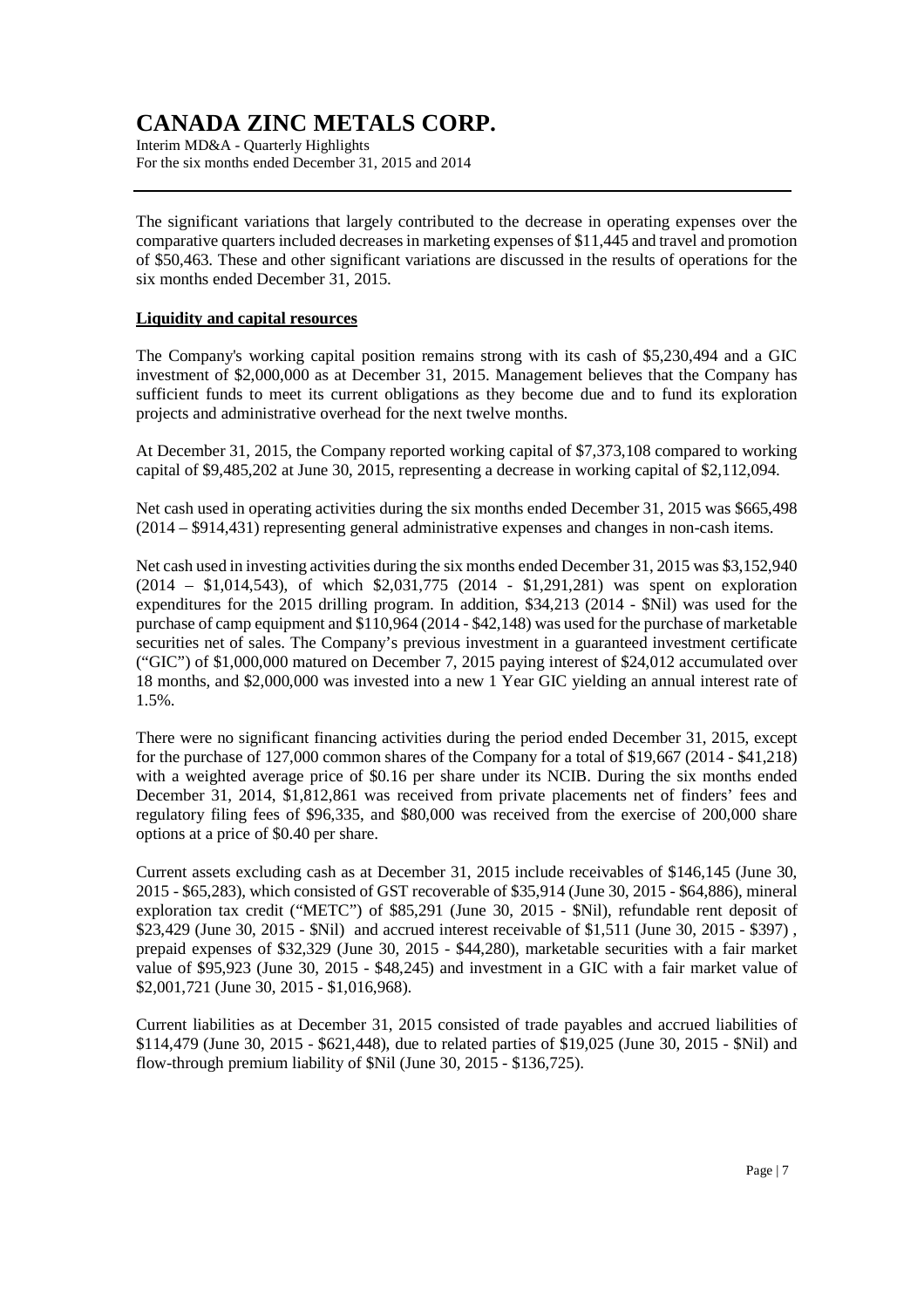Interim MD&A - Quarterly Highlights For the six months ended December 31, 2015 and 2014

The other sources of funds potentially available to the Company are through the exercise of outstanding stock options and share purchase warrants that are summarized below. There can be no assurance, whatsoever, that any or all of these outstanding exercisable securities will be exercised.

The Company has and may continue to have capital requirements in excess of its currently available resources. In the event the Company's plans change, its assumptions change or prove inaccurate, or its capital resources in addition to projected cash flow, if any, prove to be insufficient to fund its future operations, the Company may be required to seek additional financing. Although the Company has been successful in raising the above funds, there can be no assurance that the Company will have sufficient financing to meet its future capital requirements or that additional financing will be available on terms acceptable to the Company in the future.

The Company's overall success will be affected by its current or future business activities. The Company is currently in the process of acquiring and exploring its interests in resource properties and has not yet determined whether these properties contain mineral deposits that are economically recoverable. The continued operations of the Company and the recoverability of expenditures incurred in these resource properties are dependent upon the existence of economically recoverable reserves, securing and maintaining title and beneficial interest in the properties, obtaining necessary financing to explore and develop the properties, and upon future profitable production or proceeds from disposition of the resource properties.

The Company is exposed in varying degrees to a variety of financial instrument related risks, including price risk with respect to commodity and equity prices. The Company closely monitors certain commodity prices, individual equity movements, and the stock market to determine the appropriate course of action to be taken by the Company. For further discussion of financial risks, please refer to Note 15 of the condensed consolidated interim financial statements for the six months ended December 31, 2015.

### Transactions with related parties

The remuneration of directors and other key management personnel during the six months ended December 31, 2015 and 2014 were as follows:

| December 31,                            | 2015          |    | 2014    |
|-----------------------------------------|---------------|----|---------|
| Bonuses (iii)                           | \$<br>11,900  | \$ | 38,184  |
| Consulting fees (iv)                    | 7,500         |    | 7,500   |
| Directors fees (ii)                     | 20,000        |    | 25,000  |
| Exploration and evaluation expenditures |               |    |         |
| $(gedogical consulting)$ (v)            | 75,000        |    | 72,504  |
| Management fees (i)                     | 177,000       |    | 177,000 |
| Other employment benefits (vii)         | 15,039        |    | 12,976  |
| Share-based compensation (vi)           | 7,538         |    | 14,850  |
| Total                                   | \$<br>313,977 | ¢  | 348,014 |